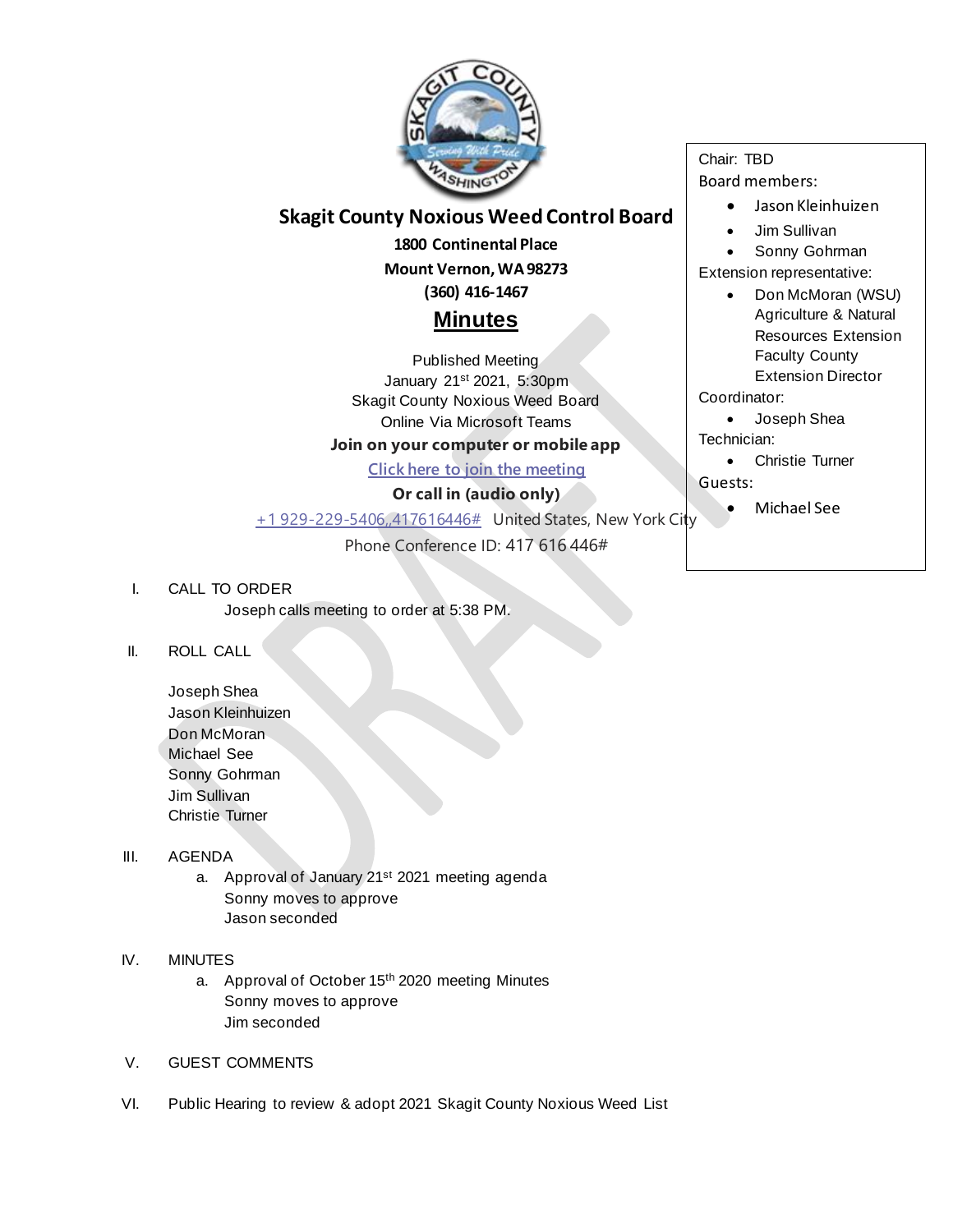Joseph: Emailed out the proposed Skagit County Noxious Weed list prior to the meeting and created an excel sheet to add some clarity. The yellow highlighted species are required to control at the State level. The green highlighted species are plants that have been chosen for control at the county level in the past or at least spoken about being chosen for control. Anything that isn't highlighted has not been selected for control at the State or County level. Red highlighted species represent Class C weeds that are more widespread and difficult to enforce on, but should be considered in this proposal. The excel sheet contains scientific name changes.

Don: We spent a great deal of time last year perfecting this list and is pretty satisfactory from the [WSU] Extension's standpoint.

Sonny: Butterfly bush and bohemian knotweed, are not required for control?

Joe: Bohemian and Japanese knotweed are not currently required to control in Skagit County. However, the last several years we have selected these knotweed species for control in our County, mainly due to our WSDA knotweed grant work, and also because Giant knotweed is selected for control. It doesn't make much sense to have only 1 species of knotweed selected, when we have 3 species in the county. Especially because all of the knotweed species encompass the same areas, and can crossbreed.

Some background for a couple of these plants:

-Butterfly bush; we are considering because we have noticed that it is taking over some of our knotweed sites. However it is a fairly common and popular plant, so this one can be debated.

-Bohemian & Japanese Knotweed; very important because of the work we do under the grant program, and to be more consistent with some of our neighboring counties.

-Poison Hemlock; probably the number one phone call that I get.

-Scotch broom; has been selected in the past for control. Not currently selected due to how widespread it is.

Sonny: Would like to suggest considering Italian Arum and Yellow Flag Iris for next year's list, but thinks that the list looks good as is for this year (2021).

Joe: Highlighted Italian Arum and Yellow Flag Iris green to indicate the species have been brought up in conversation. Some more background on a few other species:

-Tansy Ragwort; probably the second most abundant phone call I get. It isn't currently widespread in our county, but we do have a lot of agriculture and Tansy ragwort can cause harm to livestock if ingested.

-Yellow Nut Sedge; brought up last year by one of our previous board members who suggested it for control.

Don: He is bringing in a specialist from Oregon State University to talk about Yellow Nut Sedge control at the Western Washington potato workshop on the third Friday of February. It's been on the top 10 research needs for potatoes for the last 5 or 6 years. It can spread easily and is hard to control with chemicals because it can store energy. So when the foliage is killed, the tuber will grow new foliage. That being said, it can be controlled but most farmers don't want to do the work because it's a headache. We are working on it, but it's a process.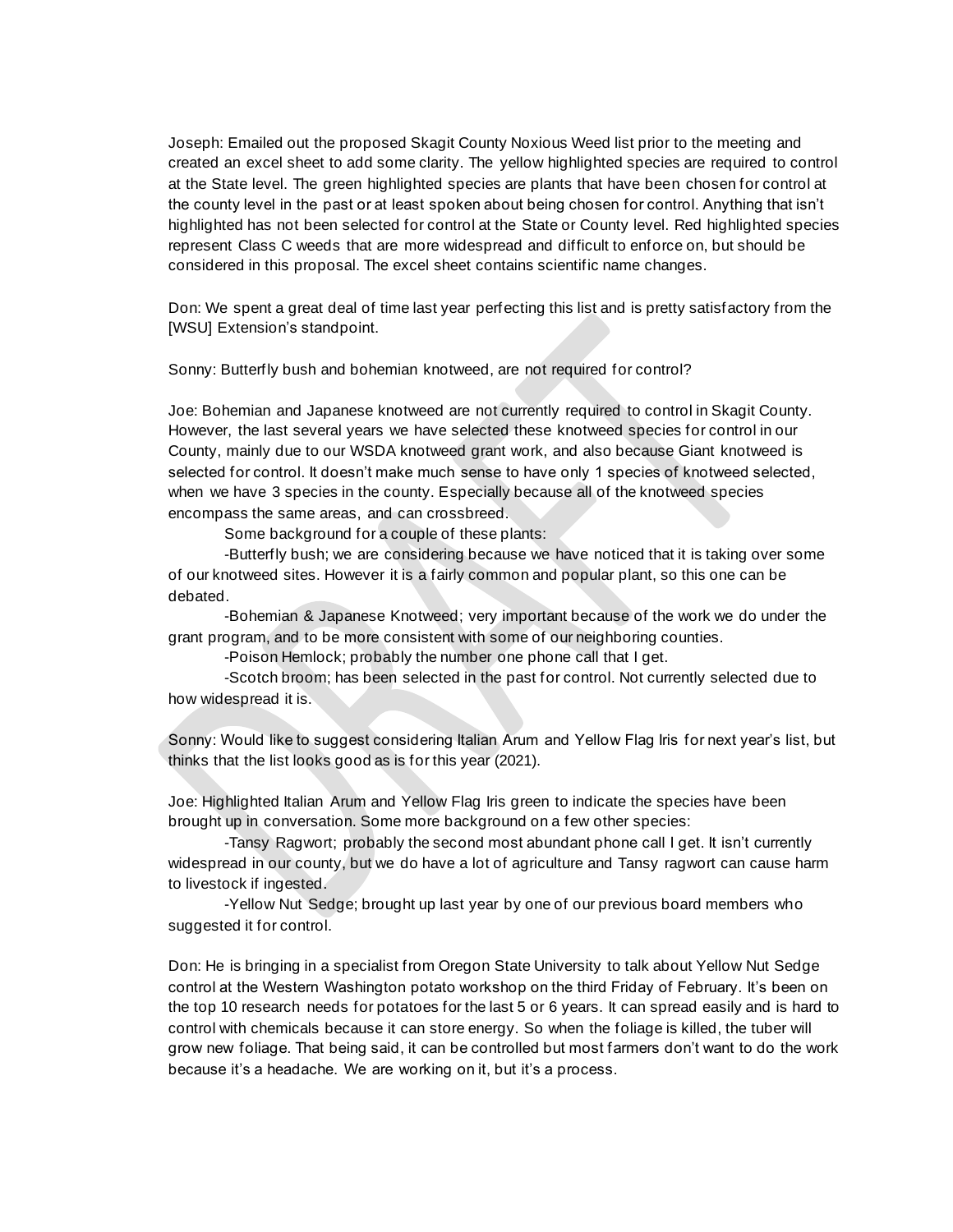Joe: Sonny, you mentioned Italian Arum and yellow flag iris would be good species to select for control within Skagit County?

Sonny: Yes, we are finding a lot of yellow flag iris out in the flats were we are finding Spartina. He isn't sure how popular it is on private land, but has been it mixed in with knotweed in some places.

Don: Has found it up rivers in wet areas, and agrees it should be considered.

Joe: Yes, we have seen it in the lowland and in sloughs and such. As far as lakes and ponds, the lake management districts seem to be getting a lot of it. So having that required seems very reasonable.

So let's go down the list here; do we think that Butterfly Bush should be required for control in Skagit County for 2021?

Don: After serving on the board, I tore out all the [butterfly bush] plants at my house. I haven't seen it too much, but I don't go up river as often as I used to.

Sonny: I think the problem with butterfly bush is in the riparian areas from nearby gardens. Are we ready to start dealing with gardeners? Which has always been a problem.

Joe: Yes, I think that's fair. I have heard it brought up at garden shows and people don't realize they're noxious or they really just like the plant. It is used often in gardening and landscaping, which will make it pretty hard to enforce on. Although we have been working on butterfly bush on Grandy Creek for two years and have seen a good reduction with manually pulling and EZ-Jecting. I think it would be good to education landowners and focus on areas like Grandy Creek. As far as our ability to enforce on it, I don't think butterfly bush is a reasonable species to require control for.

Sonny: Butterfly bush is on the state list, so for grant and education purposes, it's s till a noxious weed. So for education and grant purposes you can still pursue this species, but leave the landscaping stuff alone.

Joe: Yes, we can still educate landowners about how to control it, but we just couldn't enforce control. Moving on; how about Bohemian and Japanese knotweed, do we think they should be required for control in Skagit County for 2021?

Sonny: Yes, I think so.

Jim: I agree.

Jason: Yes, I think so.

Joe: That's consensus; so we'll keep knotweed listed for control in our county. Moving on; how about listing Poison Hemlock for control in Skagit County for 2021?

Sonny: Yes.

Jason: Yes.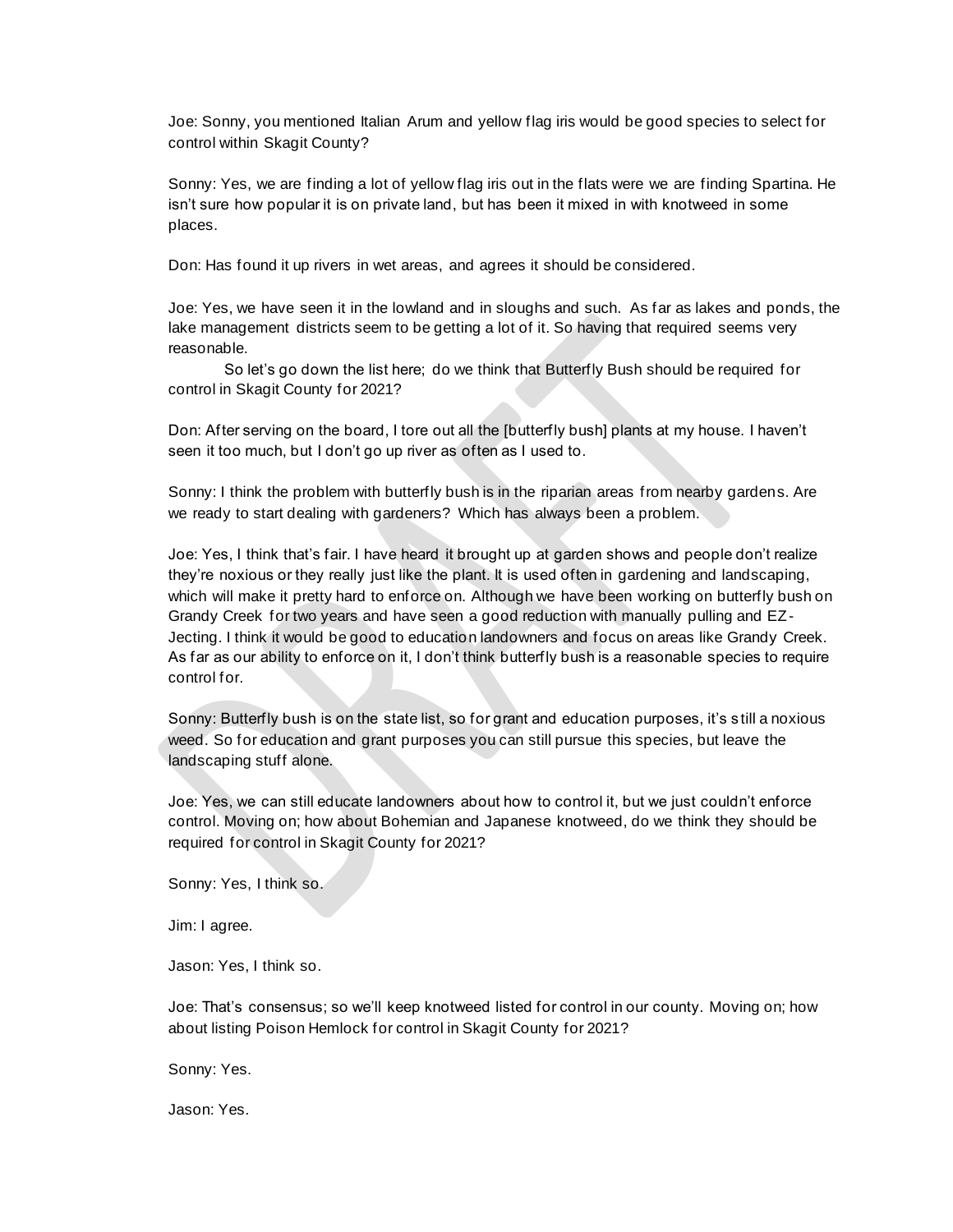Joe: We will keep Poison Hemlock on the list. Moving on; Scotch broom? Should it be required for control in Skagit County for 2021?

Sonny: No.

Jim: Not aware of much scotch broom in the county.

Joe: A lot of scotch broom can be found up river, along rite-of-ways, power lines, etc.

Jason: Probably no.

Joe: Ok, it will not be required for control. Moving on; Tansy ragwort?

Jason: Yea.

Jim: Yea.

Joe: Ok, we will add it. Moving on, Yellow Nut sedge?

Sonny: Yes. If it gets started, it'll be an incredible issue. We have a lot of people that grow crops and move dirt in the county.

Joe. Ok, we will add it. I want to go back to butterfly bush really quick to get confirmation. Do we want to require it for control or not?

Sonny: We want to control it, but I don't think we want to list it, in my opinion.

Jason: I agree.

Joe: Is there motion to add all knotweed species, Poison hemlock, Tansy ragwort, and Yellow nut sedge to the Class B designate weeds required to control within Skagit County for 2021?

Jason moves to approve Sonny seconded

Joe: Great, let's move onto Class C weeds. Common teasel, what are your thoughts? I find quite a bit in Anacortes, Sharps Corner area, Fir Island area, Milltown area. Teasel isn't widespread in the county, but teasel sites are generally large and I have had a few landowners contact me. I've never had to enforce on it.

Sonny: Are you finding it with poison hemlock?

Joe: Yes poison hemlock, and with scotch broom and thistle species. For example, Sharp's Corner has a lot of teasel with scotch broom and thistle species mixed in.

Sonny: These seem like all the 'junky area weeds', I guess it depends on how big you want to make your list.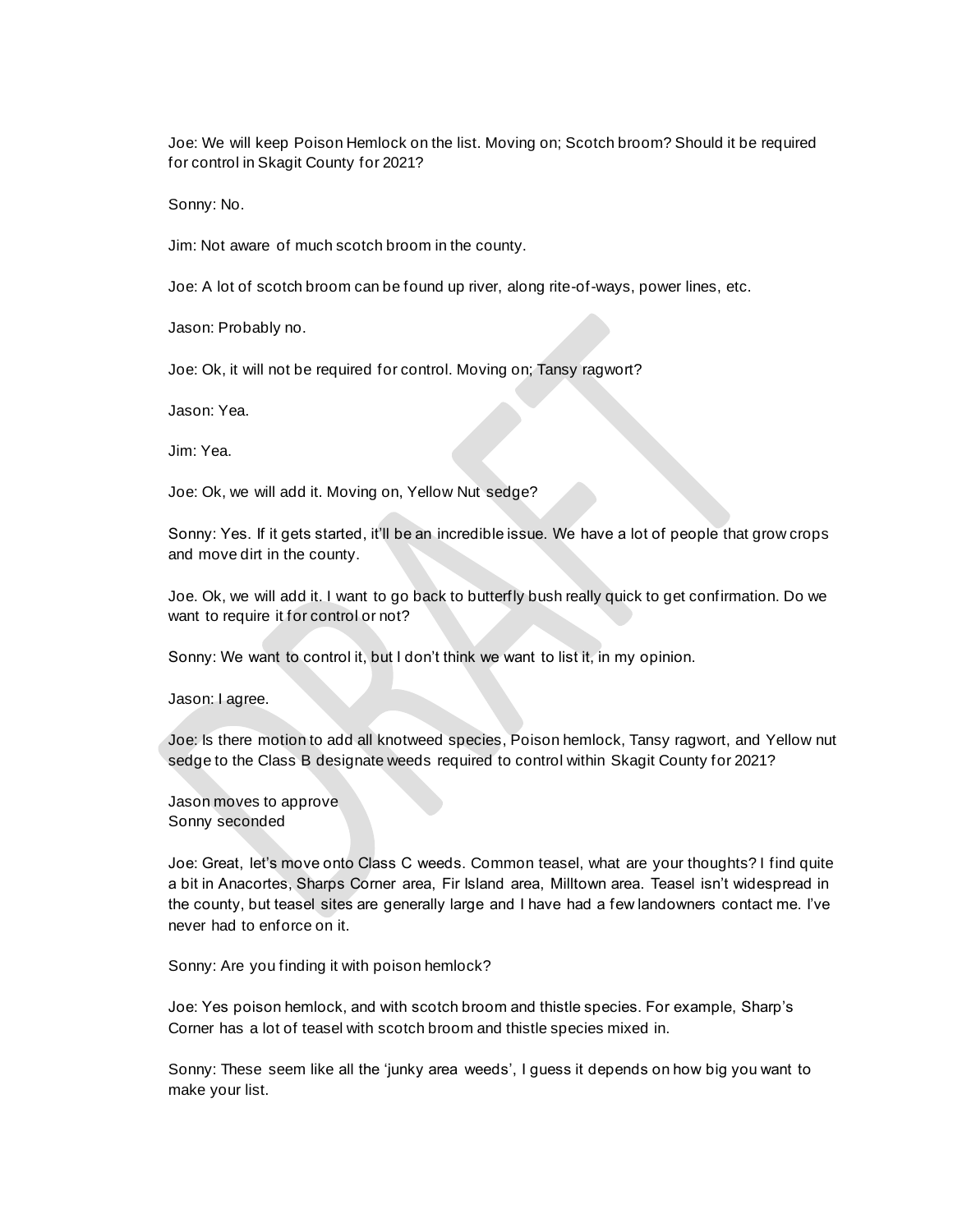Joe: Right, because teasel isn't widespread I don't foresee myself enforcing on it. Tansy ragwort and poison hemlock pose more of a threat. Teasel can also be maintained easily by the landowners.

Sonny: I could go either way with this.

Joe: We will come back to this. Let's move on to Italian Arum, this one is really hard to control and I'm actually getting calls about people getting rashes from it. I'd love for it to b e controlled, right now it's not widespread in the county, but it is difficult to control. I'm not sure of the best management strategy right now, but the research I have done indicates it's really hard to get rid of.

Sonny: It is really hard to get rid of and there isn't a lot around, and really that's the time to deal with it. It's a tough one, and should be gotten rid of before it gets out of hand.

Joe: Yes, and landowners I have talked with are actually trying to get rid of it and I think a lot of landowners would be on board with it being required for control, in my experience. Any other comments on Italian Arum? The next two are Bull Thistle and Canada thistle. Canada thistle is very widespread in our county, it effects a lot of agriculture lands, but can be found literally everywhere. I get a lot of calls about it, it has been selected in the past. Bull thistle is around, but not as common. It is hard to enforce because it is so widespread. Any thoughts?

Sonny: I have a hard time listing one and not the other.

Joe: Jason, what do you think?

Jason: I see it a lot, and try to control it in the pastures. It is everywhere though.

Don: It's everywhere, a huge problem. Board should stay diligent about it, but it would be difficult to control at this point. And people who are chemical sensitive or no spray should be considered.

Sonny: Mowing is a good alternative.

Joe: Mowing doesn't make it disappear, but it doesn't reduce seed source. Large scale spraying would be the most effective way. Even asking for people to mow, they usually only do it once.

Sonny: Control is for seed set and to prevent spread, not eradication.

Don: Either way, you have the paper trail to prove you're making effort to control it.

Joe: It's ultimately up to the board to decide. Let's talk about Yellow Flag Iris. Any comments?

Don: I've gotten a few calls over the last year about it.

Joe: Let's vote on common teasel. Should it be required for control in Skagit County 2021?

Sonny: It I were to let any of them slide, it would be this one.

Jason: If it's not that big of an issue, I think we should take it off.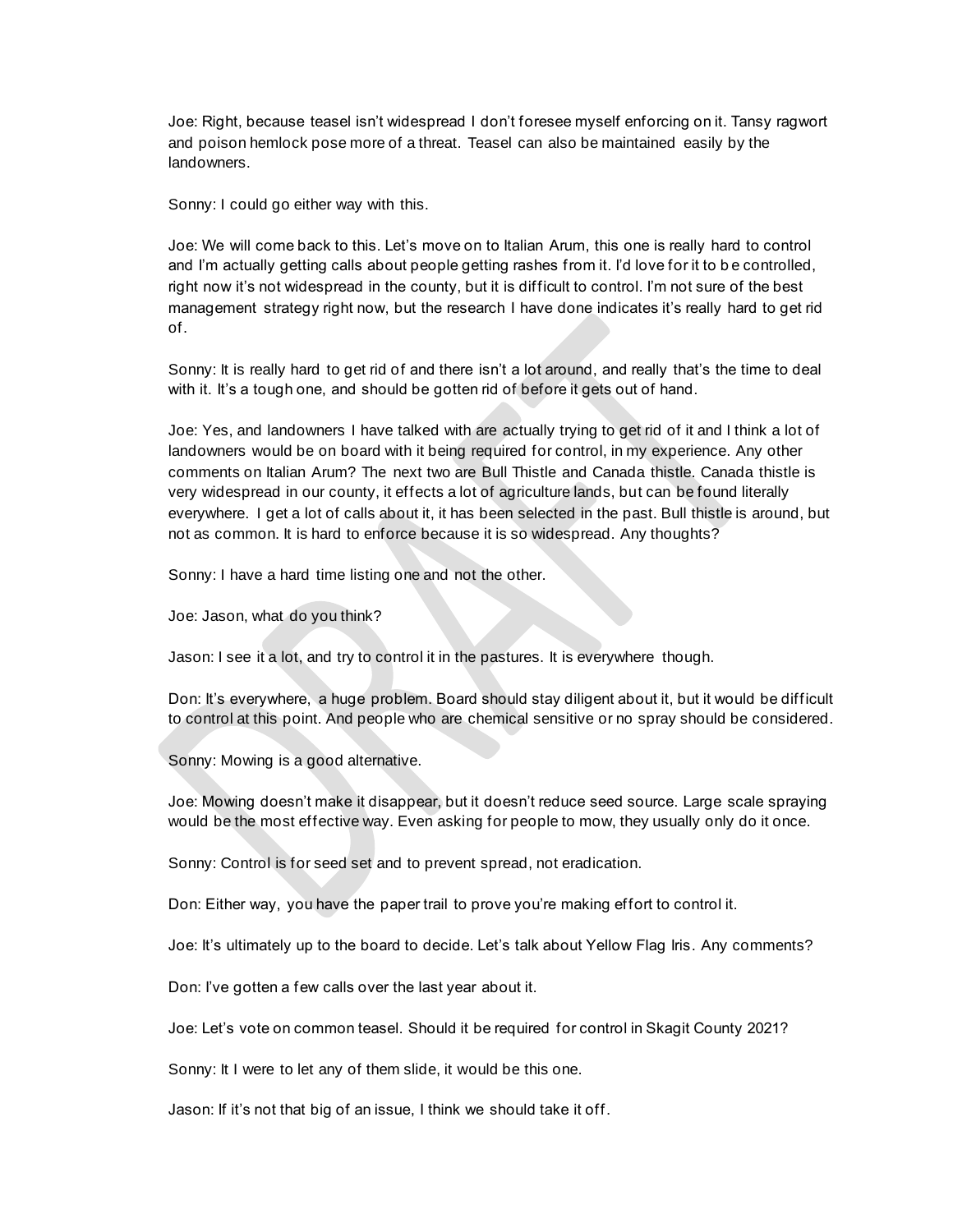Jim: I agree with Jason, I think we should take it off.

Joe: We will remove Common Teasel from our Class C list. How about Italian Arum?

Sonny: I say we add it, control it before it becomes a problem.

Jim: I'm not sure what it is.

Jason: I'm not sure what it is either.

Joe: Quick overview; vegetative ground cover, grows through tubers, seed and berries. Causes skin irritation, poisonous for livestock, creates monocultures. Very persistent. I think it should be required.

Jason: I think we should add it then.

Joe: Ok, let's move on to Bull thistle and Canada thistle. Do we keep them on the list or remove them?

Jason: I think we should keep them on the list.

Jim: I think we should keep them on the list.

Sonny: So do I.

Joe: Ok. Let's move onto Yellow Flag Iris. Should we add it?

Sonny: Yes.

Jim: Yes.

Jason: Yes.

Joe: Let's make a motion to approve the Class C Weed selected in Skagit County to include Italian Arum, Bull thistle, Canada thistle, and Yellow Flag Iris.

Sonny moves to approve Jason seconds

Noxious Weed List Passes.

VII. Public Hearing to review and recommend applicants to the Skagit County Noxious Weed Control Board.

Joe: No current applicants. We are sending out information to Ted Pritchard, who is a beef farmer in District 3. We also need to fill District 4. We are doing our best to reach out to people, but all help is greatly appreciated.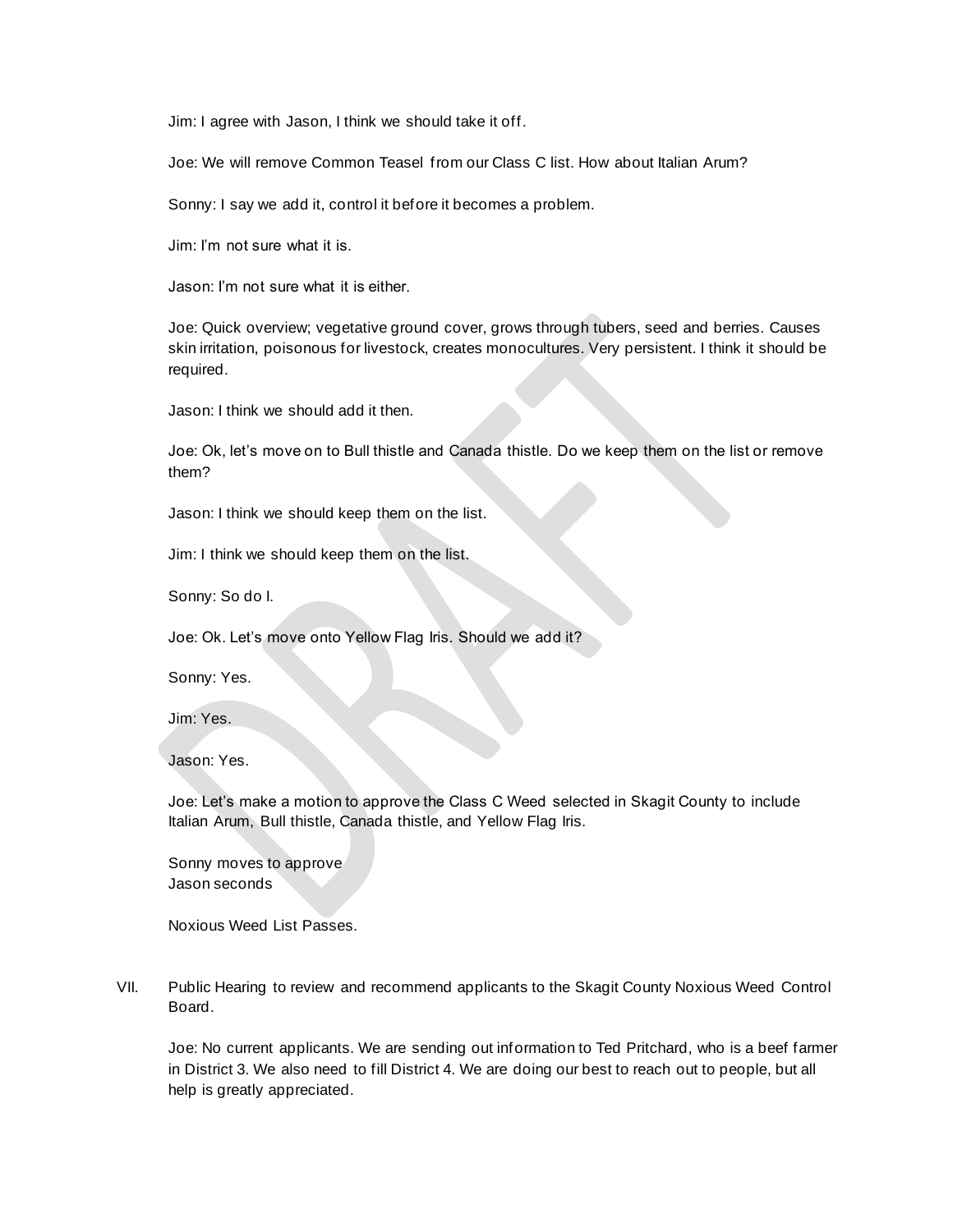Don: I can send it out over the Skagit Ag. List Service.

Joe: Yes.

Sonny: Why do we need a public hearing to review and recommend applicants for the Skagit County Noxious Weed Control Board?

Joe: In the RCW 17.10 we have to have a public hearing to announce and review all of the applicants to the board of commissioners. Any other questions? Close public hearing at 6:28.

#### VIII. CONTINUED BUSINESS

a. Elect a new Chair

Joe: I think it would be good for us to elect a chair, even though it's all online right now. If would be great to have one of you lead and facilitate the meetings, and I'm just suppling the reports and answering questions. Any thoughts?

Jason: I could do it.

Joe: Great, I just need you to read through the agenda and call a vote and those kinds of things. Is everyone ok with Jason running for Chair?

Sonny: I'll nominate Jason to be our chair for 2021. Jim: I second.

Motion passes. Jason Kleinhuizen is the new Skagit County Noxious Weed Control Board Chair for the 2021 year.

- b. Noxious Weed Coordinator Report \*\*See attached report\*\*
- c. Treasurers Report \*\*See attached report\*\*
- d. Brassica Ordinance

Joe: Moving forward with it, I have all the information I need and arranging a public hearing to discuss it. I'll send out the dates as I know them.

e. Inter-local with Sedro Woolley Japanese Knotweed

Joe: Haven't moved any further with it yet. I received an inter-local agreement, but it doesn't include knotweed, so a new one may need to be drafted.

f. Inter-local with Anacortes Heart Lake Purple Loosestrife

Joe: Talking with Steve Phillips of Anacortes, and writing a short solicitation to WSDA for help with it. There isn't much and it seems contained.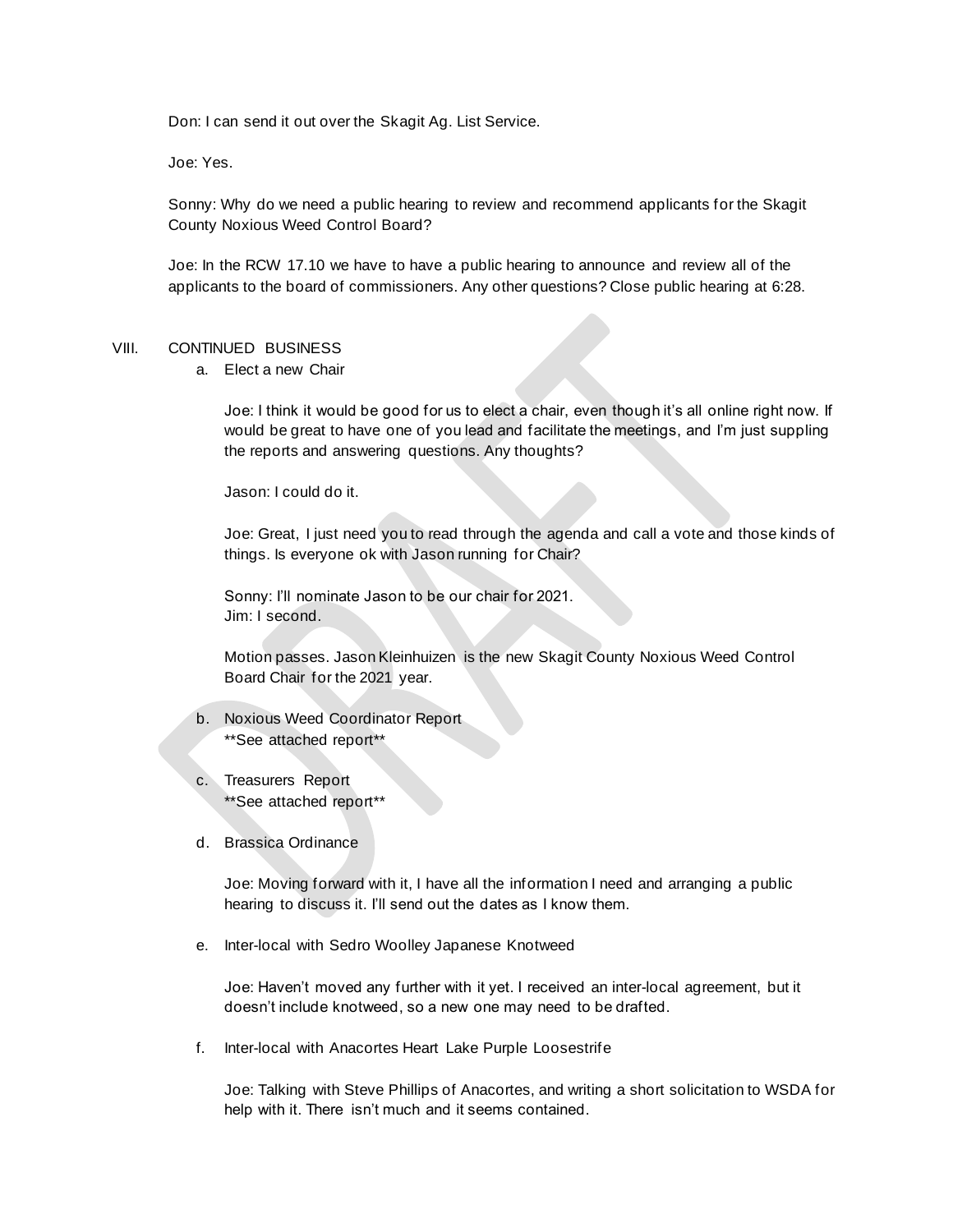#### g. Exploration of Noxious Weed Assessment

Joe: This is a funding avenue for noxious weed boards, and Dan Berentsen and Mike See are suggesting we explore this possibility. We have to have all of our board members in agreement first, before we can move forward. I got some metrics back from the county, the numbers aren't exact right now. Skagit County has 68,504 taxable parcels, 404,802 taxable acres. After research; \$3-4 per parcel seems normal for other counties and \$0.10-0.30 per acre fee seems normal. So if we did a \$3 tax per parcel \$205,512 with \$0.20 tax per acre, \$80,960, together is \$286,472 in total. This amount would allow for a functioning program. Any thoughts on assessments, rates, benefits?

Sonny: What is the county going to charge you for the assessment?

Mike: Treasurers office could tell you for sure, but I think it's a \$2 rate, so it would be a total of \$5 per parcel.

Sonny: The additional charge per parcel will make it less palatable, but if that's what we need to do.

Joe: That being said, we would be able to have a functioning program with the numbers mentioned earlier. I think what we need to hone in on now is what and how this will benefit our program. Jason what are your perspectives from being on the board, and one from being a county resident?

Jason: Is it voted on by the public?

Joe: It's voted on by the commissioners, but we hold public hearings to discuss the steps. It will be important to have landowners on board, but ultimately it iss voted on by the commissioners.

Jason: Will this replace the general fund you operate under?

Joe: Not necessarily. The general fund restricts the work we can do, for example I can't use public funds on private properties. This assessment opens up the opportunity to work on private properties and allows for fund stability, as the general fund can f luctuate. Assessment funds roll over and budgets do not. Sonny, any thoughts?

Sonny: Consistent funding is important when working with persistent weeds. It's a growing funding source, as parcels and constantly being broken down into smaller parcels. It's a better way to fund the program.

Joe: It's going to be more consistent and reliable and only one of a few counties that operates solely out of the general fund. Even though with a tax assessment requires more work, I think it will benefit the program. But ultimately it's up to the SCNWCB. Jim what do you think?